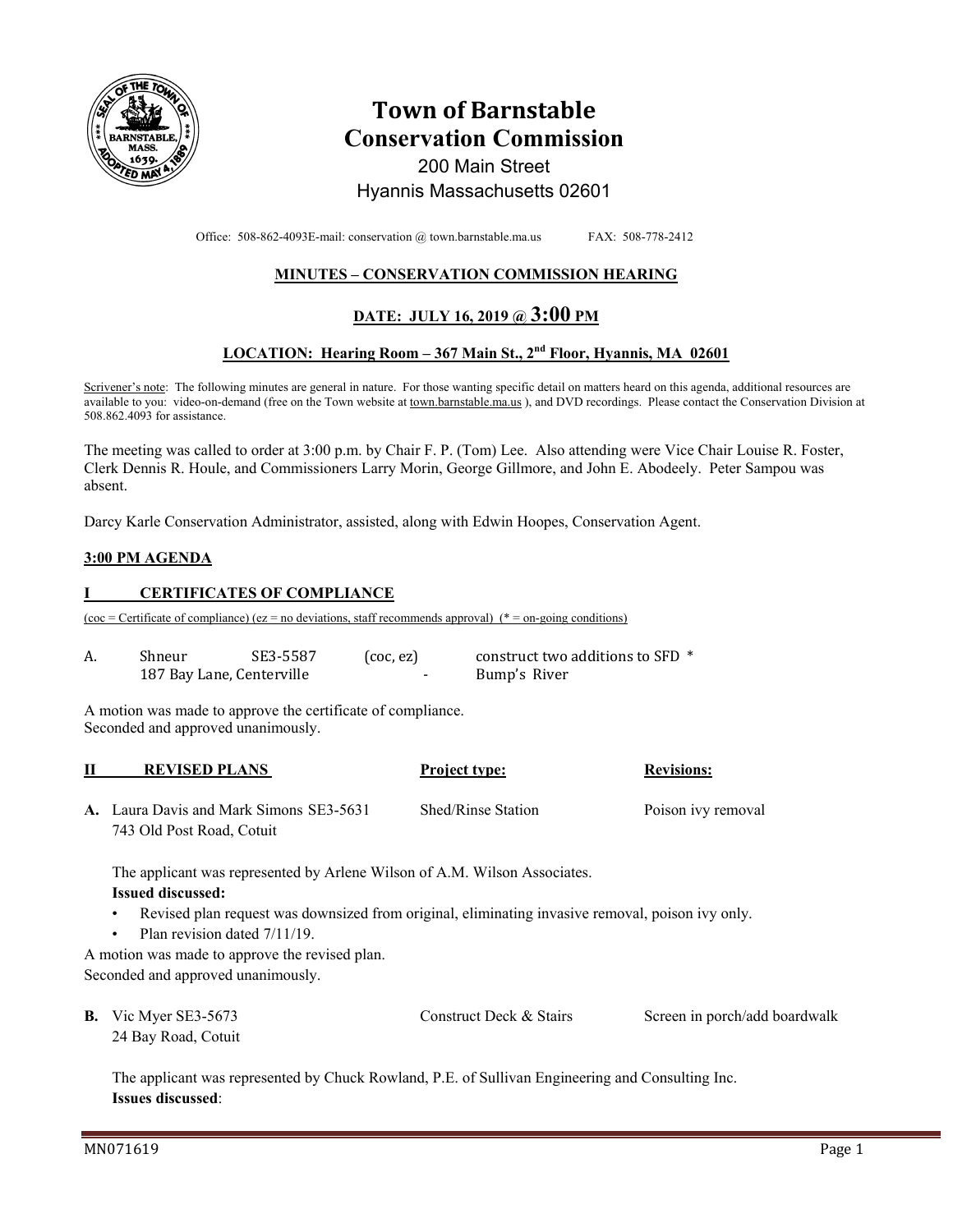- Concern was raised with the proposed revision bringing additional hardscape to top of coastal bank, even cantilever over edge. There were requests by a prior owner to work in 50' buffer.
- Commission has concern that mulch path is now proposed as stairs and boardwalk, wrapping around corner and projecting out over the top of bank.
- Commission is comfortable with notation "proposed patio or deck" where indicated as shell and the request for covered porch to be screened in.
- Mr. Rowland has concern with building steps where wall of old pool currently exists.
- The prior approved landscaping plan indicates a shift in location where the current plants are with additional plants being added. This is in the location where the proposed plan indicates mulch area.

A motion was made to approve subject to a further revision allowing porch to be screened in and the area indicated as shell to be deck or patio. The proposed boardwalk and stairs are to be eliminated from the plan. Seconded and approved unanimously.

| $C.$ Hard-A-Lee, LLC SE3-5203  | Construct SFR & Pool | Remove trees in the 50' buffer |
|--------------------------------|----------------------|--------------------------------|
| 299 Eel River Road, Osterville |                      |                                |

The applicant was represented by Arlene Wilson of A.M. Wilson Associates.

#### **Issues discussed**:

- Trees being requested to be removed are infested or diseased, with request to grind stumps.
- Concern raised, is this the proper application? Revised plan vs. amended order.
- Concern with number of trees coming out of the 50' under revised plan application.
- Is removal really necessary? Commission and staff request additional information. Letter from Arborist.
- Concern there isn't an actual planting plan.
- Commission believes this request should be submitted as an amended order.

Arlene Wilson withdrew the revised plan request.

#### **V ENFORCEMENT ORDERS**

A. Oziel De Oliveira - 505 Old Stage Rd., Centerville – Map 190 Parcel 067. Alteration of resource area vegetated wetland - by allowing fill to run into/be placed in the resource area and of the 50' buffer to a vegetated wetland by placing fill and construction material and debris and maintaining an unpermitted hoop house shed within the 50' buffer to the resource area.

#### Exhibits

- A. ArcReader image showing project location and wetland resource
- B. Photos of site condition in June 2019

Mr. Oziel DeOliveira represented himself .

#### **Issues discussed**:

- Resource area and 50' buffer have been heavily impacted by placement of fill and construction debris, material and equipment.
- There is a masonry business being run out of the house and is the significant contributor to impacts to wetland.
- About 1/3 of the parking area, almost all of the driveway, the unpermitted hoop house shed, and a portion of lawn are within the 50' buffer.
- Mr. DeOliveira has been working to clean up the site. The unpermitted hoop house shed will be removed from the site by August 13, 2019.
- The Commission voted unanimously to approve the Enforcement Order.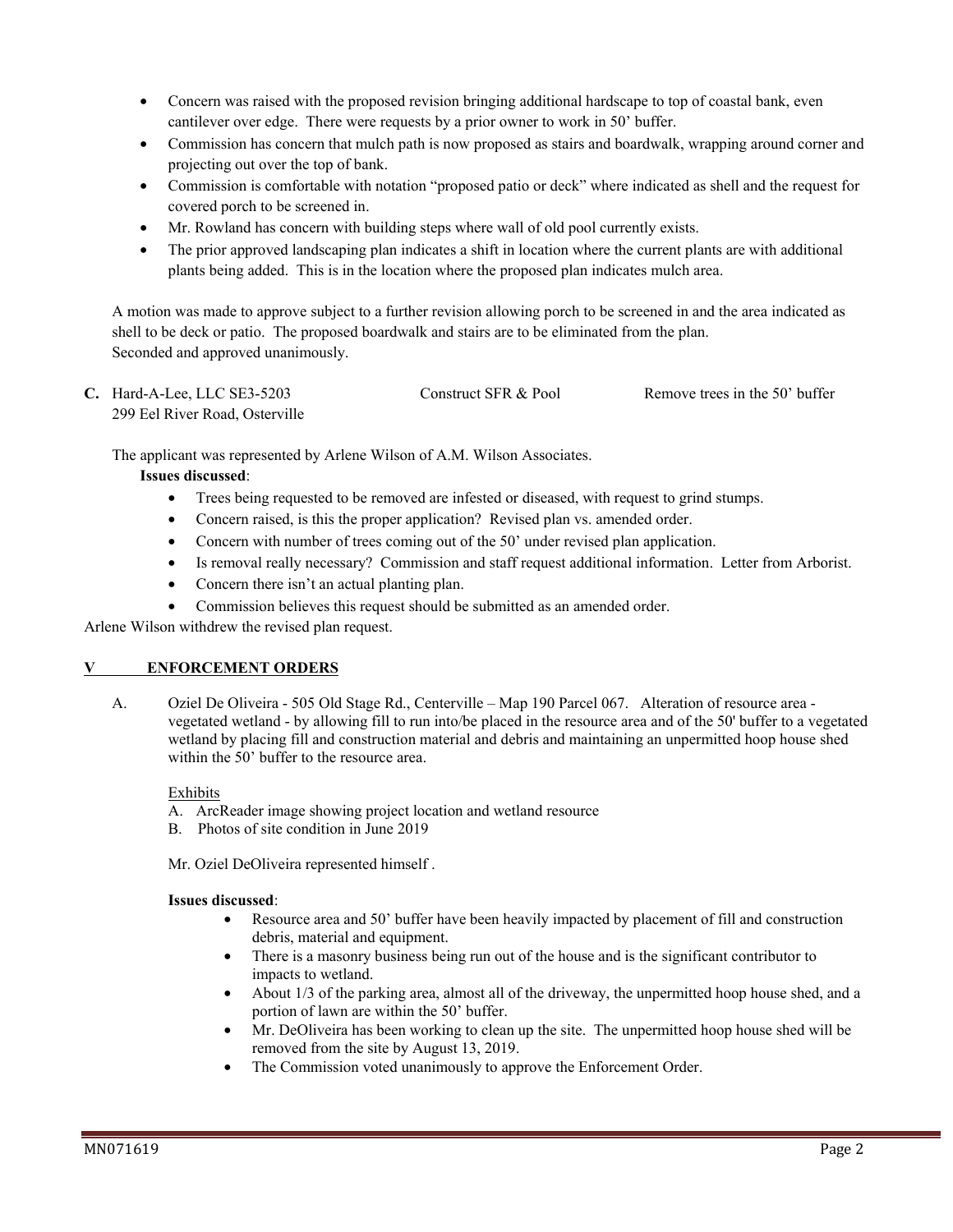B. David L. & Lisa A. Larsen Trs & NPT Realty Trust – 58 Nyes Point Way, Centerville – Map 233 Parcel 016. Alteration of the 50' buffer to a resource area - Bearse Pond by cutting vegetation and clearing brush, cutting vegetation on the pondshore.

### Exhibits

- A. ArcReader image showing project location and wetland resource
- B. Photos of site condition in June 2019

David and Lisa Larsen represented themselves.

#### **Issues discussed**:

- An approximately 15' x 30' area in the 50' buffer was cleared of most vegetation and debris. There were several shrubs along the pond shore that were trimmed back to 4' 5' height.
- The Larsen's were not aware they needed a permit to do this type of work.
- The Commission understood their desire to spruce up the area but emphasized the need for prior permission for the types of work they were doing.
- **The Commission voted unanimously to approve the Enforcement Order.**

## **VI OLD AND NEW BUSINESS**

**A.** Review of Conservation Restriction at 200 Communication Way, Hyannis.

Chair Lee gave an update on why the revision was back before the Commission.

- Commission approved a version back in 2017.
- What was missing was State review, hence why it came back before LAPC.

Motion to authorize the Chair to write a letter of support of the revision made to be submitted to Town Council. Seconded and approved unanimously.

- **B.** Update on Long Beach Conservation Area Management Plan and Scope of Work.
	- The Scope of Work was mailed to three environmental consulting firms in late June. A very short response-time was set because we were hoping to get the work completed by late spring 2020. None of the firms responded with interest within our timeframe.
	- We will adjust the time frame and re-contact the three firms. Target completion date will be sometime in late spring 2021.
	- A trial Pack In/Pack Out program was initiated July 8, preliminary results are positive. There has been very little litter found on the trail or at the entrance to the area.
	- Placement of signs at the end of the Conservation property informing people they are leaving public property.
- **C.** Update on West Barnstable Conservation Area Controlled Burn.
	- There was a controlled burn conducted on a 63 acre parcel of Pitch Pine/Oak forest.
	- Purpose of the burn was to reduce the fuel load thus reducing the risk for catastrophic wildfire and wildlife habitat enhancement.
	- There is an abundance of new re-growth throughout the area already occurring. Several species of oak and red maple along with many ferns and huckleberry have all been observed within the area.
	- The burn was conducted completely to plan with all objectives met.
	- We are completing the reporting requirements to the state for this years prescribed burn and will be applying for more funds to complete two days and up to 180 acres of additional controlled burn next year.
	- We will have to re-double the effort in controlling pedestrian and especially mountain biking access to the areas on burn days. This year we had to speak to many people about staying out of the area. We had placed signs and temporary trail closures at key points but several people ignored the signs.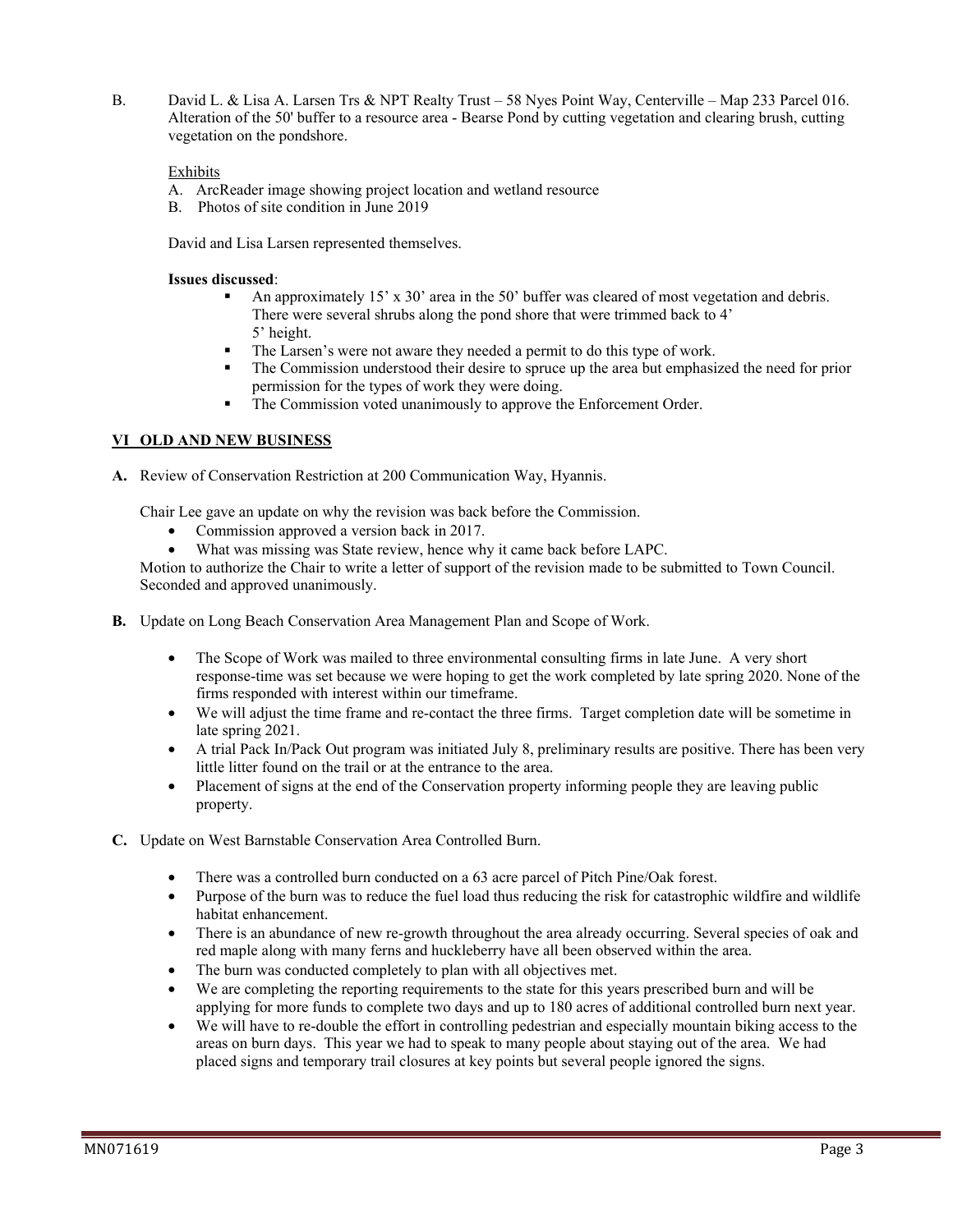#### **4:30 PM AGENDA**

This meeting of the Barnstable Conservation Commission is being recorded and transmitted by the Information Technology Department of the Town of Barnstable on Channel 18. Under MGL Chapter 30A Section 20, anyone else desiring to make such a recording or transmission must notify the Chair.

#### **VI REQUESTS FOR DETERMINATION**

**Ronald Charbonneau.** Proposed septic system upgrade at 105 Sterling Road, Hyannis as shown on Assessor's Map 268 Parcel 164. **DA-19029** 

The applicant was represented by Peter McEntee of Engineering Works Inc.

#### **Issues discussed:**

• Would trees need to be removed?

A motion was made to approve a negative determination. Seconded and approved unanimously.

**Marc Marchiel.** Proposed new septic system to replace existing cesspool at 37 Chadwick Avenue, Centerville as shown on Assessor's Map 246 Parcel 067. **DA-19030** 

The applicant was represented by Peter McEntee of Engineering Works Inc. **Issues discussed:** 

- Prior tree removal without prior knowledge of the Conservation Commission.
- Staff mentioned that the trees that were removed were in the location of the proposed system or in general, close to foundation of garage and house.
- There was concern over the activity that took place beyond the existing lawn, into the 50' buffer. This appeared to be disturbed vegetation and landscaping debris comprised of leaves, pine needles and cut branches. This will be handled separately by Conservation Agent in the form of an enforcement letter or order.

A motion was made to approve a negative determination. Seconded and approved unanimously.

**Elizabeth James.** Proposed new septic system to replace existing cesspool at 642 South Main Street, Centerville as shown on Assessor's Map 186 Parcel 041. **DA-19031** 

The applicant was represented by Peter McEntee of Engineering Works Inc.

A motion was made to approve a negative determination. Seconded and approved unanimously.

**Kevin Reilly.** Proposed septic system upgrade at 83 Buttonwood Lane, West Barnstable as shown on Assessor's Map 217 Parcel 044. **DA-19032** 

The applicant was represented by Peter McEntee of Engineering Works Inc.

A motion was made to approve a negative determination. Seconded and approved unanimously.

**Devonia Keller.** Install a roll out walk to access Kayak off of property at 206 Starboard Lane, Osterville as shown on Assessor's Map 166 Parcel 053.

The applicant, Mrs. Keller represented herself.

Exhibit A – photos showing where roll out boardwalk would go.

#### **Issues discussed:**

- Property owner would like to improve access until such time the NOI for a dock will be submitted.
- Commission and applicant understand the rollout boardwalk is not intended to be a permanent solution.